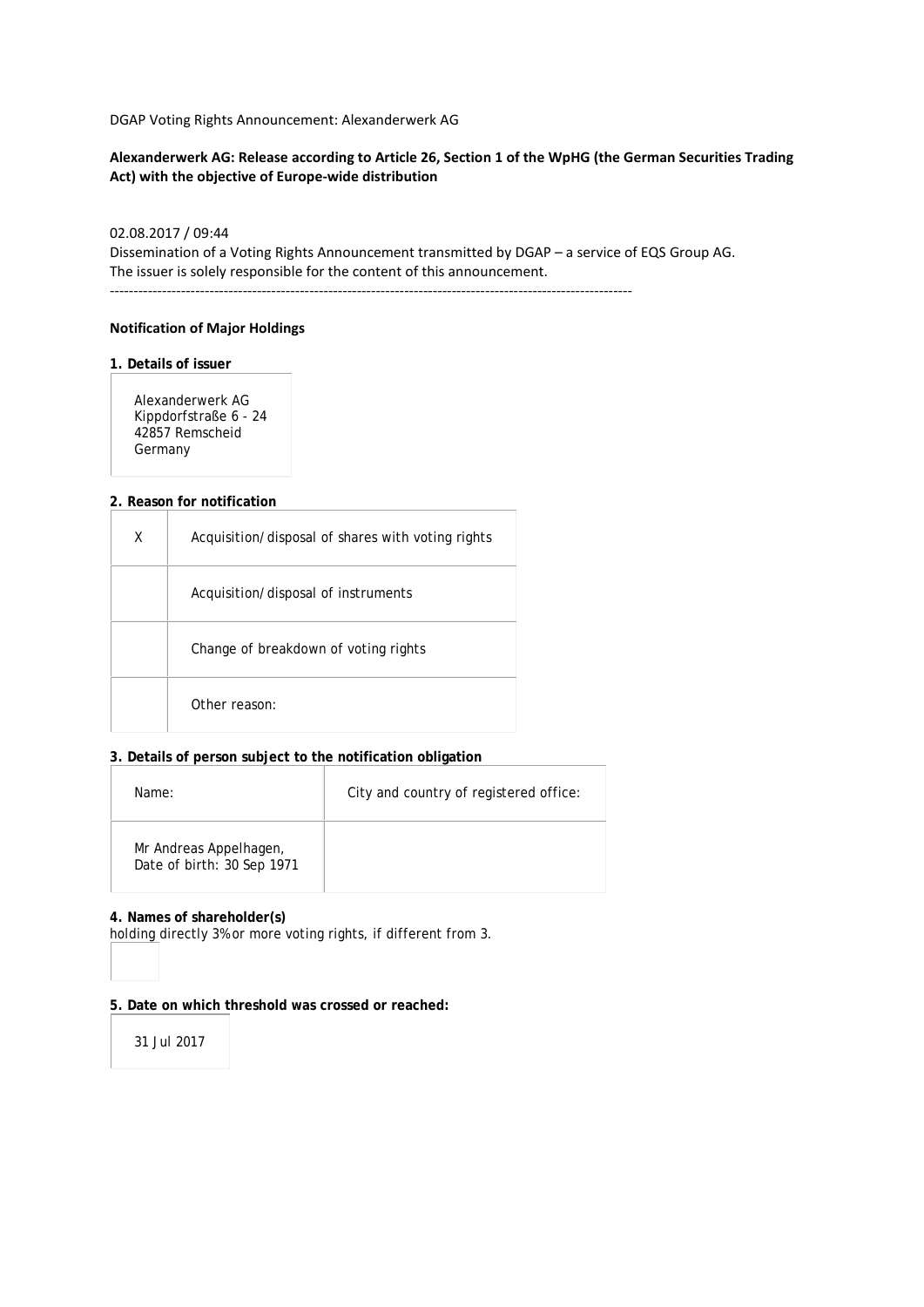# **6. Total positions**

|                          | % of voting<br>rights attached<br>to shares<br>(total of 7.a.) | % of voting rights<br>through<br><i>instruments</i><br>(total of $7.b.1 +$<br>7.b.2) | total of<br>both in %<br>$(7.a. +$<br>7.b.) | total number of<br>voting rights of<br>issuer |
|--------------------------|----------------------------------------------------------------|--------------------------------------------------------------------------------------|---------------------------------------------|-----------------------------------------------|
| Resulting<br>situation   | 10.05 %                                                        | 0.00%                                                                                | 10.05 %                                     | 1,800,000                                     |
| Previous<br>notification | 5.46%                                                          | $n/a$ %                                                                              | $n/a$ %                                     |                                               |

### **7. Notified details of the resulting situation a. Voting rights attached to shares (Sec.s 21, 22 WpHG)**

| <b>ISIN</b>  | absolute                 |                            | in %                     |                            |
|--------------|--------------------------|----------------------------|--------------------------|----------------------------|
|              | direct<br>(Sec. 21 WpHG) | indirect<br>(Sec. 22 WpHG) | direct<br>(Sec. 21 WpHG) | indirect<br>(Sec. 22 WpHG) |
| DE0005032007 | 180,923                  | $\mathbf 0$                | 10.05 %                  | 0 %                        |
| Total        | 180,923                  |                            | 10.05 %                  |                            |

## **b.1. Instruments according to Sec. 25 para. 1 Nr. 1 WpHG**

| Type of<br>instrument | Expiration or<br>maturity date | Exercise or<br>conversion period | Voting rights<br>absolute | Voting<br>rights in % |
|-----------------------|--------------------------------|----------------------------------|---------------------------|-----------------------|
|                       |                                |                                  |                           | %                     |
|                       |                                | Total                            |                           | %                     |

# **b.2. Instruments according to Sec. 25 para. 1 Nr. 2 WpHG**

| Type of<br>instrument | <b>Expiration or</b><br>maturity date | Exercise or<br>conversion<br>period | Cash or<br>physical<br>settlement | Voting rights<br>absolute | Voting<br>rights<br>in $%$ |
|-----------------------|---------------------------------------|-------------------------------------|-----------------------------------|---------------------------|----------------------------|
|                       |                                       |                                     |                                   |                           | %                          |
|                       |                                       |                                     | Total                             |                           | %                          |